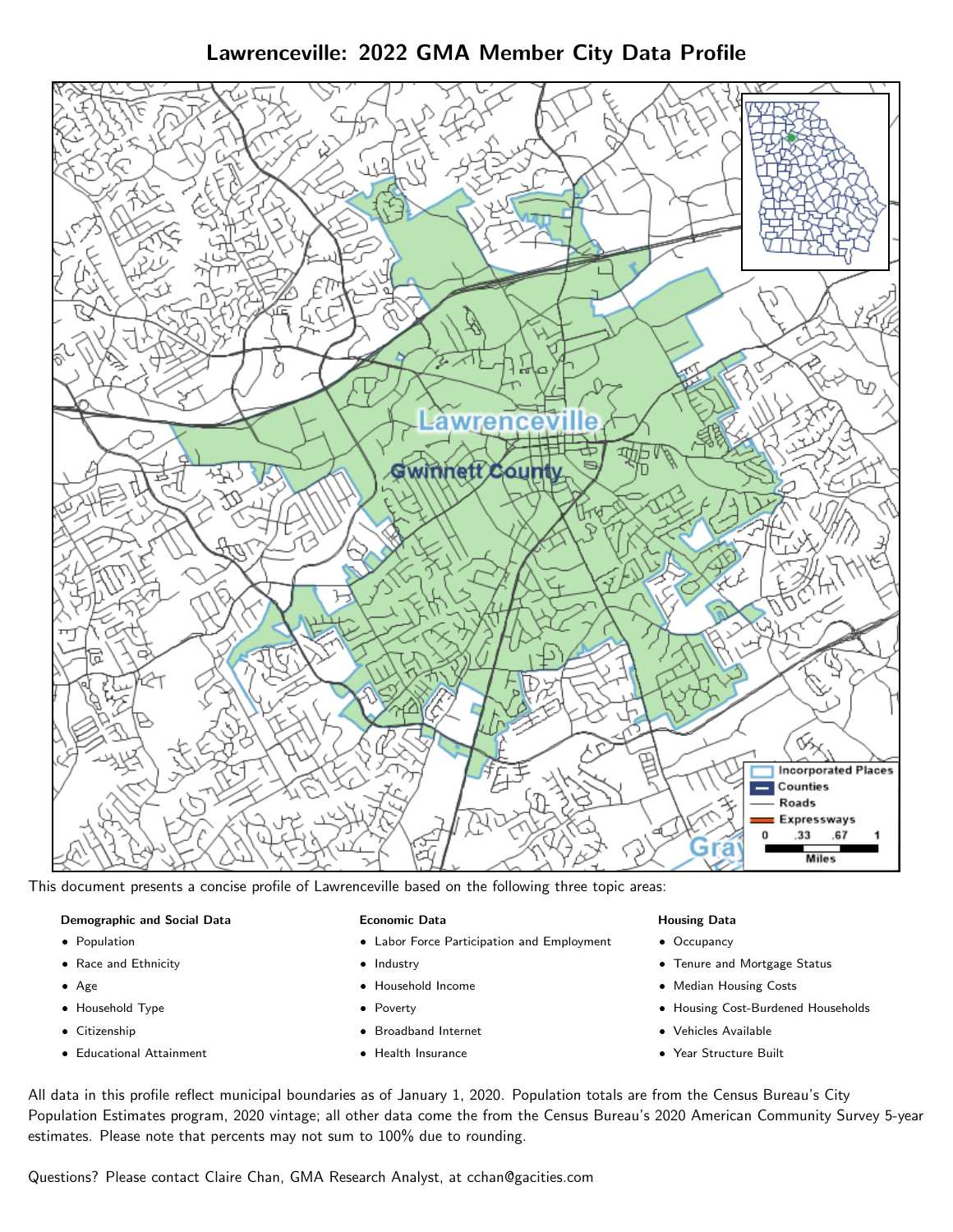# Lawrenceville: Demographic and Social





# **Citizenship**



Source: American Community Survey, 2020 5-year estimates, table B05002 Source: American Community Survey, 2020 5-year estimates, table B15002

## Race and Ethnicity



Source: U.S. Census Bureau, City Population Estimates, 2020 vintage Source: American Community Survey, 2020 5-year estimates, table B03002

# Household Type



Source: American Community Survey, 2020 5-year estimates, table B01001 Source: American Community Survey, 2020 5-year estimates, table B11001

#### Educational Attainment



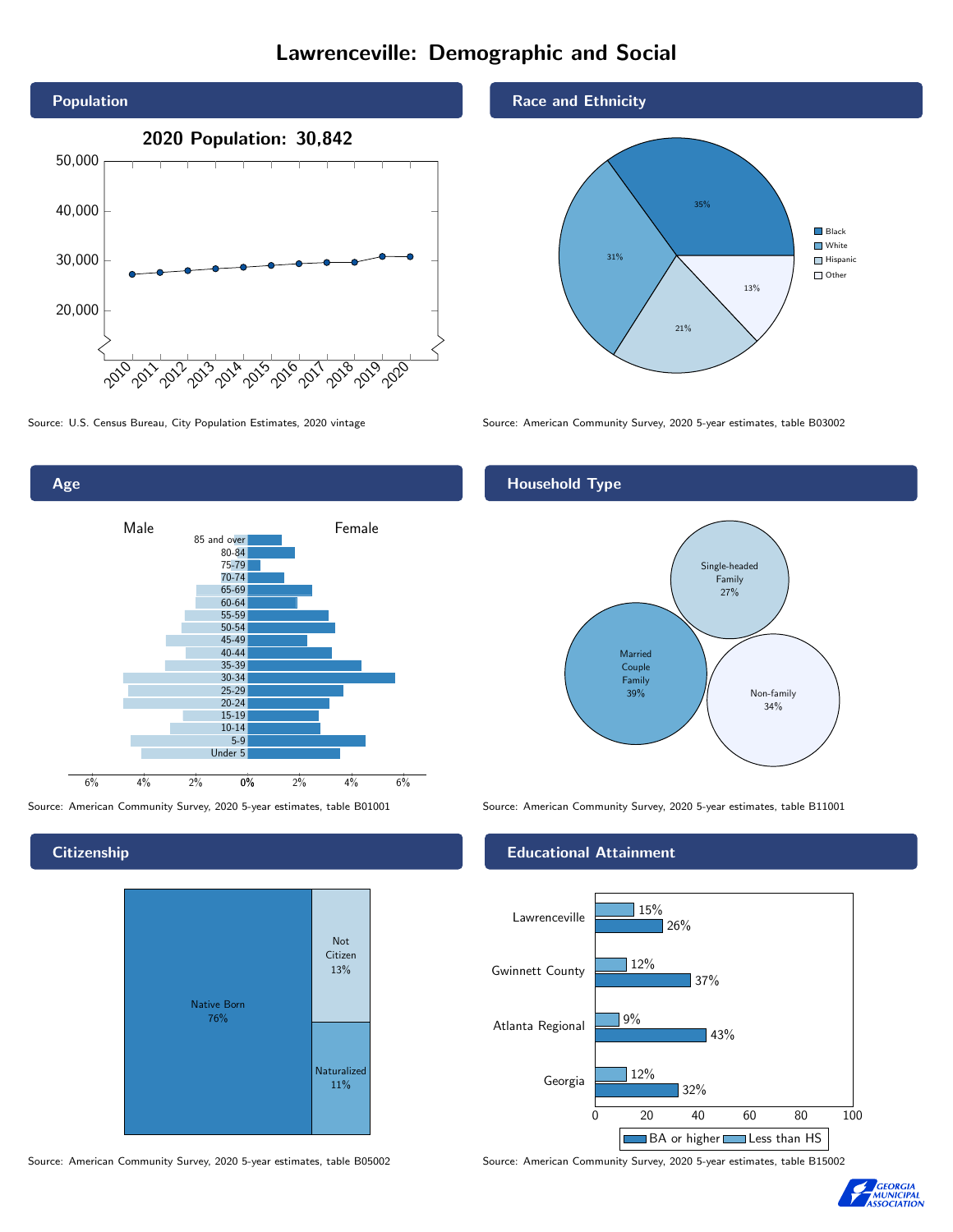# Lawrenceville: Economic







Source: American Community Survey, 2020 5-year estimates, table B23001 Note: Unemployment rate is based upon the civilian labor force.



Source: American Community Survey, 2020 5-year estimates, tables B19013 and B19025 Source: American Community Survey, 2020 5-year estimates, table B17010



## Industry

| Agriculture, forestry, fishing and hunting, and mining      | $0\%$ |
|-------------------------------------------------------------|-------|
| Construction                                                | 11%   |
| Manufacturing                                               | 8%    |
| <b>Wholesale Trade</b>                                      | $4\%$ |
| Retail Trade                                                | 12%   |
| Transportation and warehousing, and utilities               | 5%    |
| Information                                                 | 3%    |
| Finance and insurance, real estate, rental, leasing         | 6%    |
| Professional, scientific, mgt, administrative, waste mgt    | 12%   |
| Educational services, and health care and social assistance | 16%   |
| Arts, entertainment, recreation, accommodation, food        | 11%   |
| service                                                     |       |
| Other services, except public administration                | $7\%$ |
| Public administration                                       | $4\%$ |

Source: American Community Survey, 2020 5-year estimates, table C24030

# Poverty



## Health Insurance



Source: American Community Survey, 2020 5-year estimates, table B28002 Source: American Community Survey, 2020 5-year estimates, table B18135